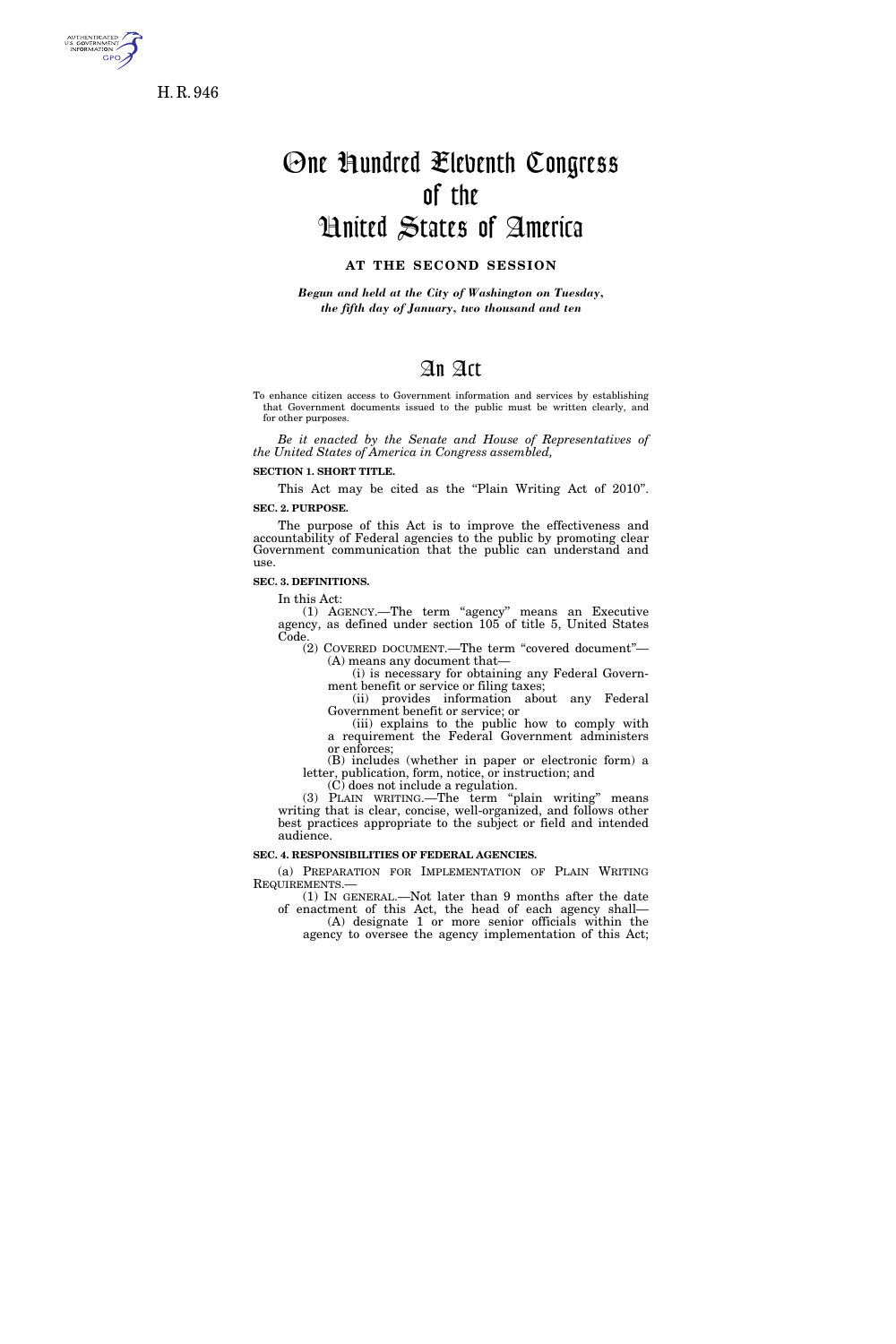(B) communicate the requirements of this Act to the employees of the agency;

 $(\check{C})$  train employees of the agency in plain writing; (D) establish a process for overseeing the ongoing compliance of the agency with the requirements of this Act;

(E) create and maintain a plain writing section of the agency's website as required under paragraph (2) that is accessible from the homepage of the agency's website; and

(F) designate 1 or more agency points-of-contact to receive and respond to public input on—

(i) agency implementation of this Act; and

(ii) the agency reports required under section 5. (2) WEBSITE.—The plain writing section described under paragraph  $(1)(E)$  shall-

(A) inform the public of agency compliance with the requirements of this Act; and

(B) provide a mechanism for the agency to receive and respond to public input on—

(i) agency implementation of this Act; and

(ii) the agency reports required under section 5. (b) REQUIREMENT TO USE PLAIN WRITING IN NEW DOCU-MENTS.—Beginning not later than 1 year after the date of enactment of this Act, each agency shall use plain writing in every covered document of the agency that the agency issues or substantially revises.<br>(c) GUIDANCE.—

(1) IN GENERAL.—Not later than  $6$  months after the date of enactment of this Act, the Director of the Office of Management and Budget shall develop and issue guidance on implementing the requirements of this section. The Director may designate a lead agency, and may use interagency working groups to assist in developing and issuing the guidance.

(2) INTERIM GUIDANCE.—Before the issuance of guidance under paragraph (1), agencies may follow the guidance of— (A) the writing guidelines developed by the Plain Lan-

guage Action and Information Network; or

(B) guidance provided by the head of the agency that is consistent with the guidelines referred to in subparagraph (A).

#### **SEC. 5. REPORTS TO CONGRESS.**

(a) INITIAL REPORT.—Not later than 9 months after the date of enactment of this Act, the head of each agency shall publish on the plain writing section of the agency's website a report that describes the agency plan for compliance with the requirements of this Act.

(b) ANNUAL COMPLIANCE REPORT.—Not later than 18 months after the date of enactment of this Act, and annually thereafter, the head of each agency shall publish on the plain writing section of the agency's website a report on agency compliance with the requirements of this Act.

#### **SEC. 6. JUDICIAL REVIEW AND ENFORCEABILITY.**

(a) JUDICIAL REVIEW.—There shall be no judicial review of compliance or noncompliance with any provision of this Act.